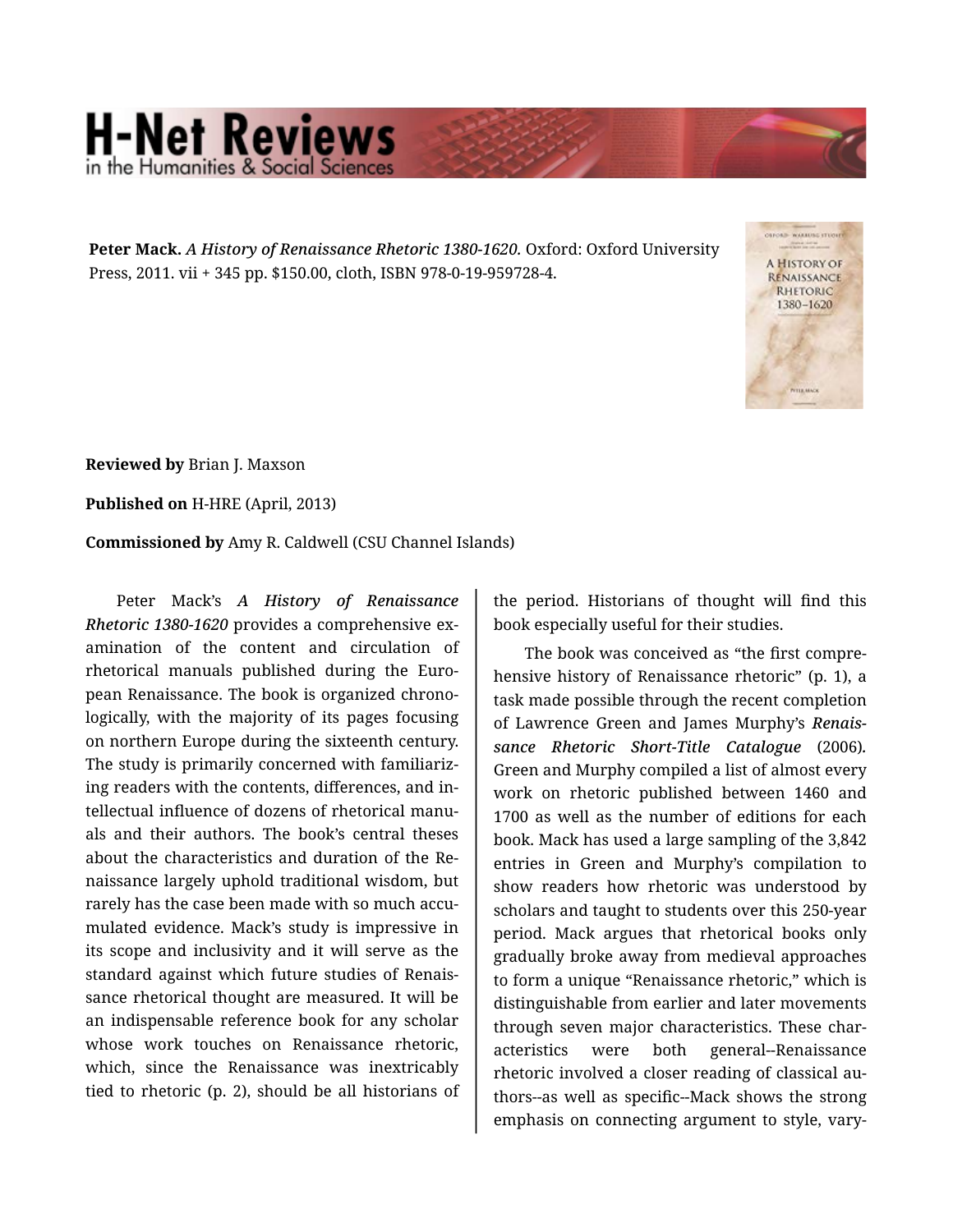*H-Net Reviews*

ing the structure of speeches, expressing ideas in a variety of ways, and moving an audience emo‐ tionally, among others. The book then classifies a range of ways within this general framework that rhetoric differed at the beginning versus the end of the Renaissance.

The book is organized around fourteen chap‐ ters, most of which address a specific temporal period and geographical range. The study begins with an overview of the classical rhetorical tradi‐ tion followed by a single chapter on fifteenth-cen‐ tury Italy. Chapters on Rudolph Agricola, Erasmus, and Philipp Melanchthon follow. Of particular note is the chapter on Melanchthon, whom Mack claims was instrumental in formally tying rhetoric and dialectic together in a rhetorical handbook. By the latter sixteenth century follow‐ ers of Melanchthon continued to flourish, al‐ though they ceded the primary limelight in north‐ ern Europe to the thought of Peter Ramus, who argued for the complete integration of argumen‐ tation and style and a streamlined approach to rhetorical instruction. As these two schools of thought competed in the north, sixteenth-century rhetoricians in southern Europe went their own way by focusing less on the construction of original rhetorical handbooks and more on commen‐ taries on the classical tradition, especially Aristo‐ tle's *Rhetoric*. Ultimately the rise in influence of the Jesuits in Mediterranean Europe led to a re‐ vival in scholastic thought and thus a movement away from combining dialectic with rhetoric in southern Europe. The book's primary narrative ends with a discussion of three large textbooks written at the turn of the seventeenth century that enjoyed regional popularity and that differed in details even as they retained the core charac‐ teristics of Renaissance rhetoric. Mack suggests that these textbooks were the last of their kind: later challenges once again altered the basis for the instruction of rhetoric and, of at least equal importance, rhetorical instruction declined in im‐ portance overall, an argument convincingly proven through the steep decline in both classical

and sixteenth-century rhetorical manuals printed after about 1590. After the primary chronological narrative of the book concludes with chapter 9, Mack addresses other types of rhetorical hand‐ books that did not fit well into other chapters, such as chapters on letter-writing manuals, preaching manuals, and rhetorical handbooks written in the vernacular.

The book's greatest strength is its consistent erudition and clear organization. Each chapter follows the same basic format in order for readers to easily compare different authors and find sum‐ maries of their major works and ideas. A heading signals the start of a discussion on a particular au‐ thor. One to two paragraphs of biographical infor‐ mation follow. After this short biography the book offers a detailed summary of that figure's primary rhetorical work(s), often accompanied by a chart illustrating the book's organization. Each section concludes with a summary of the author's major ideas, his innovations, and his influence. The book then moves onto a new section organized along the same lines. Mack's approach will allow schol‐ ars to quickly gain a solid foundation in the prevalent rhetorical trends taught at different places and times during the European Renais‐ sance and then to use this previously difficult to find information to inform their own studies.

The book sets out to offer an interpretative synthesis of Renaissance rhetorical thought. This goal places its content squarely onto texts and ideas in texts. Beyond short introductions the social and political context in which authors lived and taught is left to other historians. Instead, the author focuses on subtle and not subtle changes in the approach to Renaissance rhetoric from one rhetorical manual to another. Mack leads the reader through these discussions with care: pages dense with rhetorical vocabulary and theory are clearly articulated and accessible even for readers not well versed in these topics. The book even in‐ cludes a useful reference guide to common and not so common rhetorical terms. The structure of